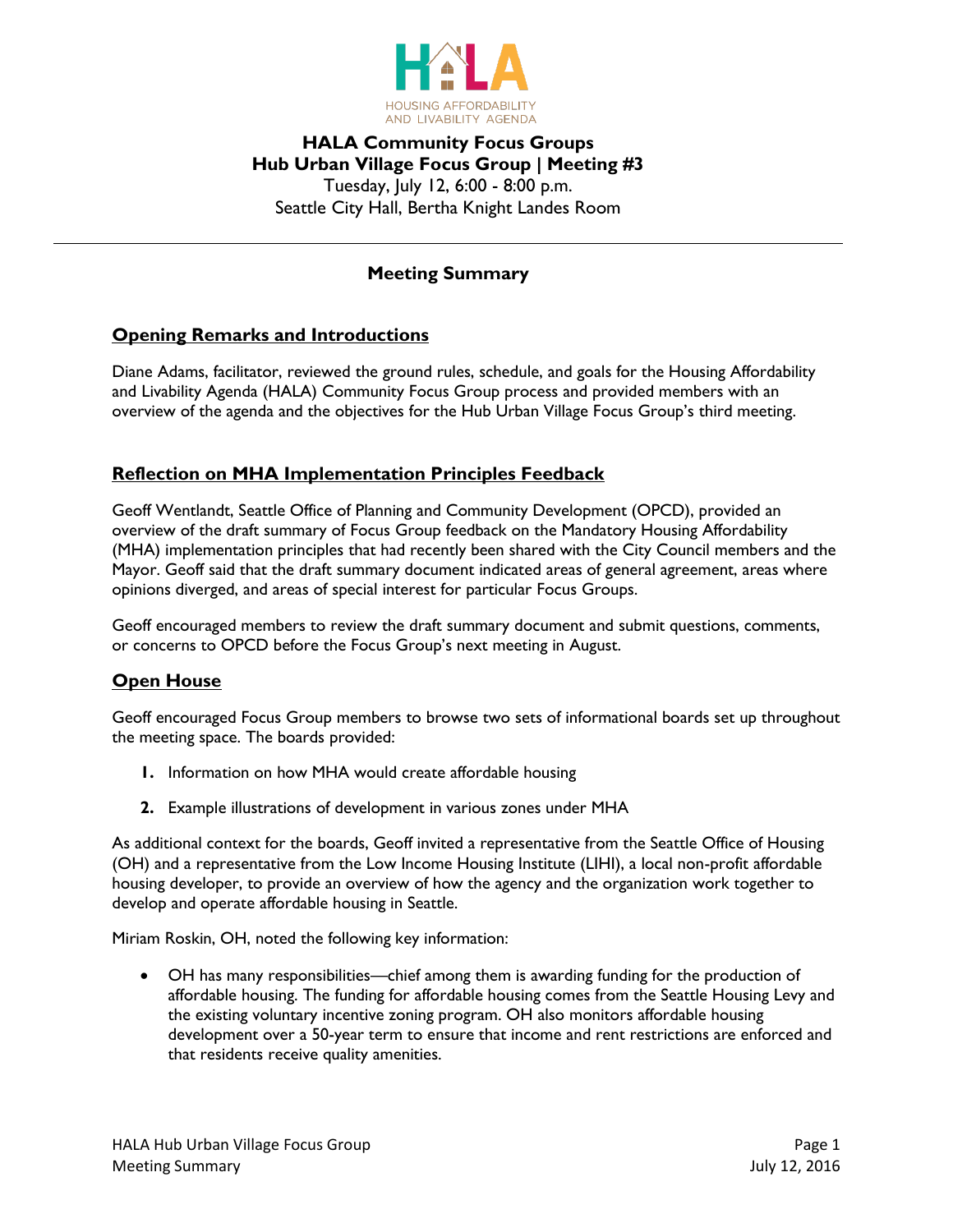- OH puts out Requests for Proposals (RFPs) for affordable housing development. Interest in these RFPs often substantially exceeds available annual funding. OH then evaluates proposals based on sustainability, cost effectiveness, proximity to amenities, location, and need.
- For every dollar that the City invests in affordable housing, developers are able to leverage approximately three additional dollars of private and public funding.

Robin Amadon, LIHI, added a non-profit affordable housing developer's perspective, highlighting the following points:

- LIHI considers the future needs of communities and focuses on constructing affordable housing in places where an influx of market rate development is likely. LIHI maintains affordability in its developments for at least 75 years.
- Many of LIHI's developments incorporate space for other needed community services, such as preschools and community food banks.
- LIHI leverages OH funding with federal funding sources and private sources (banks, insurance companies, etc.) that in turn get tax credits for investing in affordable housing.

Focus Group members reviewed the informational boards and engaged in discussion with City staff and the LIHI representative.

## **Large Group Discussion**

The group reconvened after the open house, and Diane presented several discussion questions. Focus group members responded with their perspectives:

- One board highlighted criteria that the City uses when choosing where to locate affordable housing. Are there additional criteria that the City could add to this selection process?
	- $\circ$  It is important to locate affordable housing near school and daycare—these are needed resources for families
	- o Healthcare and mental health resources
	- $\circ$  Strong requirements that ensure placement of affordable housing around the city
- Are the provided example renderings of what MHA development could look like in different zoning areas an appropriate tradeoff for increased affordable housing?
	- $\circ$  Raising the height of developments is a good way to increase density, and the tradeoff is minimal
	- $\circ$  Additional height allows for greater incorporation of open spaces, which increases neighborhood aesthetics and usability
- Are there any adjustments that could be made to proposed MHA developments that would allow them to better fit within existing neighborhoods?
	- o Maintain (or create) cut-throughs mid-block, where needed, to provide accessibility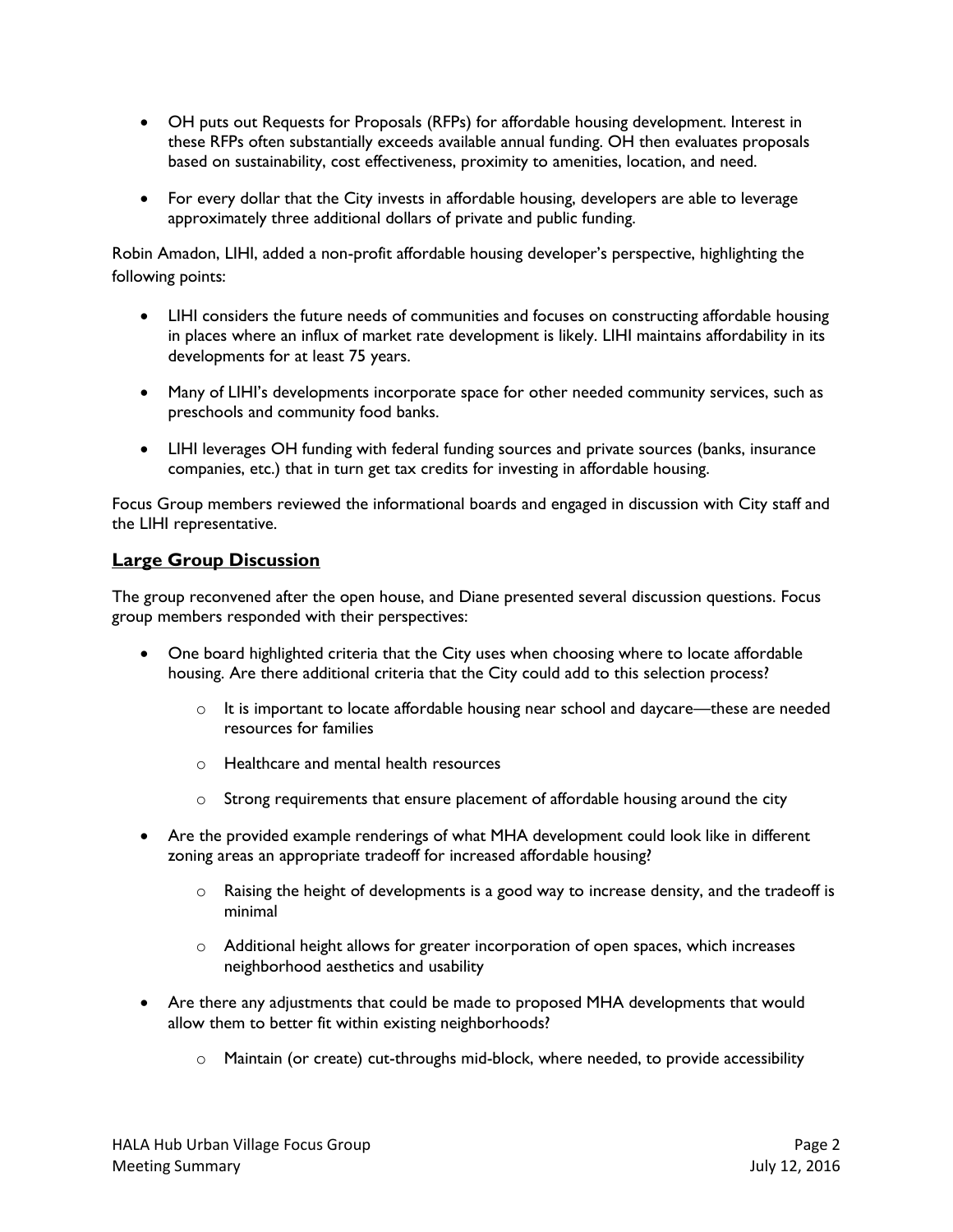- $\circ$  Incorporate space for retail and other services that communities need (e.g., daycare, community spaces, shared work spaces, etc.)
- o Make public areas outside of developments more than just sidewalks
- o Incorporate courtyards or other open spaces into design
- $\circ$  Create and enforce policies that require landlords to ensure the safety of tenants and businesses

Focus Group members also highlighted the following comments:

- Development in single-family areas should also pay into MHA
- MHA should also provide pathways for homeownership, rather than solely producing affordable rental housing
- It is important for OH funding to be provided for rehabilitating and updating existing housing structures, in addition to new developments
- MHA should work to address existing apartments that transition to condos—there are currently no provisions that preserve affordable housing in these situations
- The definition of a family is changing (they may include several families living together)

## **Observer Comment**

Diane invited the observers in attendance to share brief comments with the group:

- One observer expressed concerned about citywide zoning changes for all urban villages. This observer noted that the different areas of Seattle will have different challenges and needs as they continue to develop.
- One observer raised a question about using OH development funds to leverage private funds for the construction of affordable housing. The observer noted that these private funds are likely finite and that they could go to other uses if not invested in affordable housing. The observer also noted concerns about whether MHA was the best strategy for increasing affordable housing in Seattle.
- One observer noted that one of the informational boards showed 10,000-square-foot lot with 60 homes. The observer noted that the addition of new housing units could stress existing infrastructure and parking. The observer also noted that placement and development of affordable housing in many areas of the city may be dictated by the availability of property.

# **Next Steps**

Diane thanked the group for their participation and discussion. She reminded participants that the next Hub Community Focus Group meeting would be held on August 23 at City Hall. Diane reminded Focus Group members to submit any additional comments on the draft summary of Focus Group input on the MHA implementation principle before this next meeting.

Diane closed by encouraging Focus Group members to continue using the online HALA Consider.It tool [\(http://hala.consider.it\)](http://hala.consider.it/) to provide additional thoughts on planning for housing affordability in Seattle.